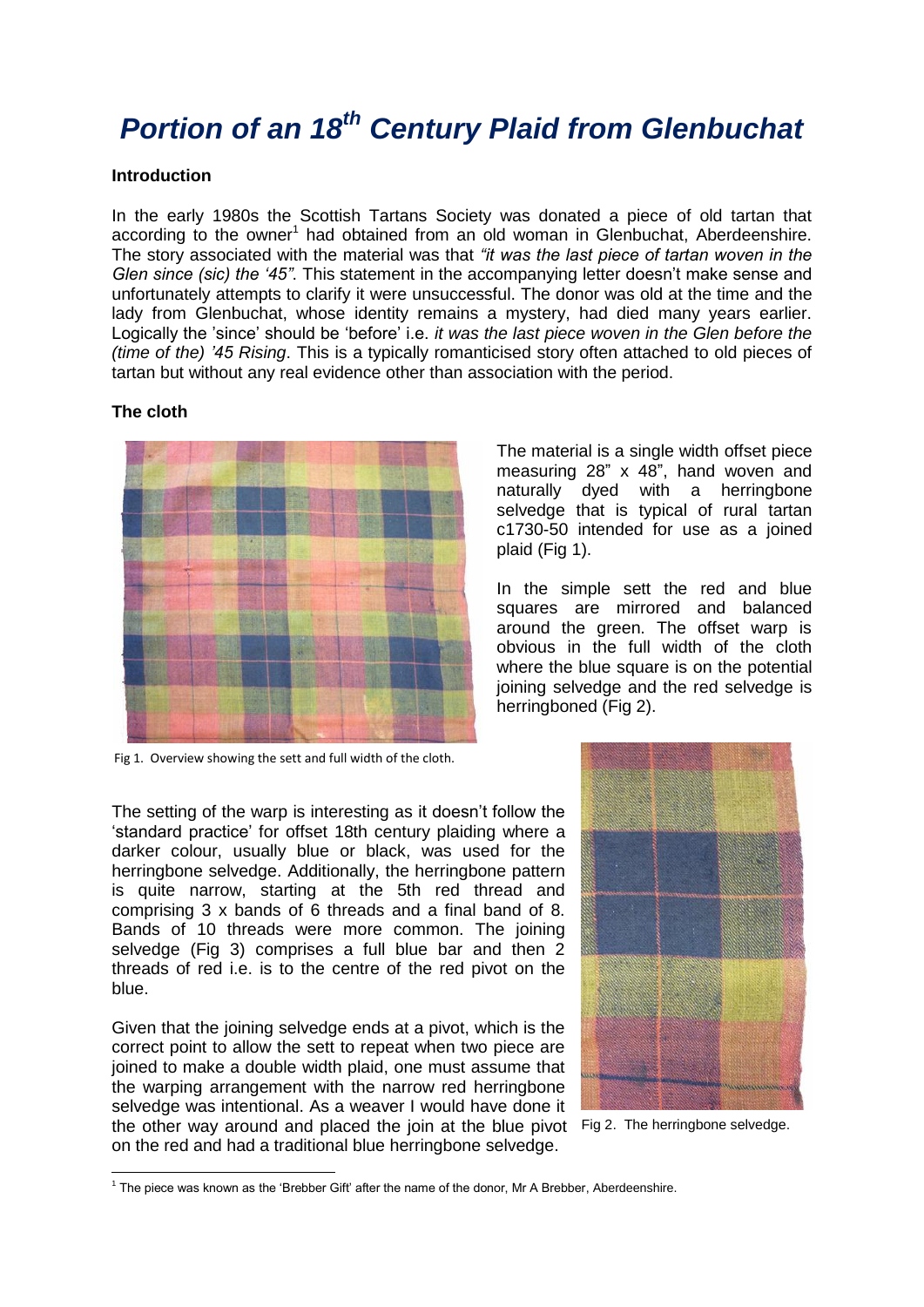The shades in the piece are typical of those used in tartan produced rurally in the  $18<sup>th</sup>$ Century using natural dyes: dark blue, a pinkish red and a mossy green. The dyes would have been respectively: indigo, cochineal and an unknown, probably local, yellow source with an indigo exhaust bath. The very pink shade of the red is the result of not having access to a high quality tin mordant necessary for a good scarlet and having to make do with something like pewter raspings which are mainly lead with only a small proportion of tin which results in a less intense red.

This piece has one other interesting feature that it shares with only a handful of surviving specimens; it's embroidered with the initials of the weaver and/or original owner (Fig 3). In



this case the initials 'IC' has been added in the corner at the joining selvedge after the end has been turned and sewn down with the same red wool yarn as the main tartan being used for both.

The position of the initials together with the lack of any evidence that two pieces were ever joined suggests that although woven so that it could be joined this piece was only ever used as a single width piece and also that the colour/type of the thread of the initial's means that the weaver was the original owner.

Fig 3. IC initials on the joining selvedge.

Although there is no evidence that the tartan of this original piece ever had a clan/family name associated with it the design was subsequently adopted by the Countess of Marr, Chief of the Tribe, as the *Red Mar* in order to have an alternative, red, tartan for use by those associated with the family and their traditional Aberdeenshire territories<sup>2</sup>. As the Red Mar it was recorded in Lyon Court Book - LCB 83 on 22nd June 1992.

A remarkably similar design to this was that taken from an old plaid is associated with the Frasers of Boblainy, Inverness-shire. Comparison of the two (Fig 4) shows the similarity although there is no known connection between them and it the simplicity of the design means that it may have once been widespread.



Fig 4. Comparison of the Glenbuchat (top) and Boblainy tartans.

## **Conclusion**

 $\overline{a}$ 

The original tartan piece is without doubt a portion of C18th offset plaiding. The claim by the previous owner that he obtained it from a woman in Glenbuchat who in turn knew it to be connected with the Glen must be taken at face value and so we may assume that the cloth was woven in the GlenBuchat/Strathdon area c1730-70.

 $2$  The writer was consulted at the time and recommended this sett as a suitable alternative with Aberdeenshire connections rather than designing a 'new' tartan.